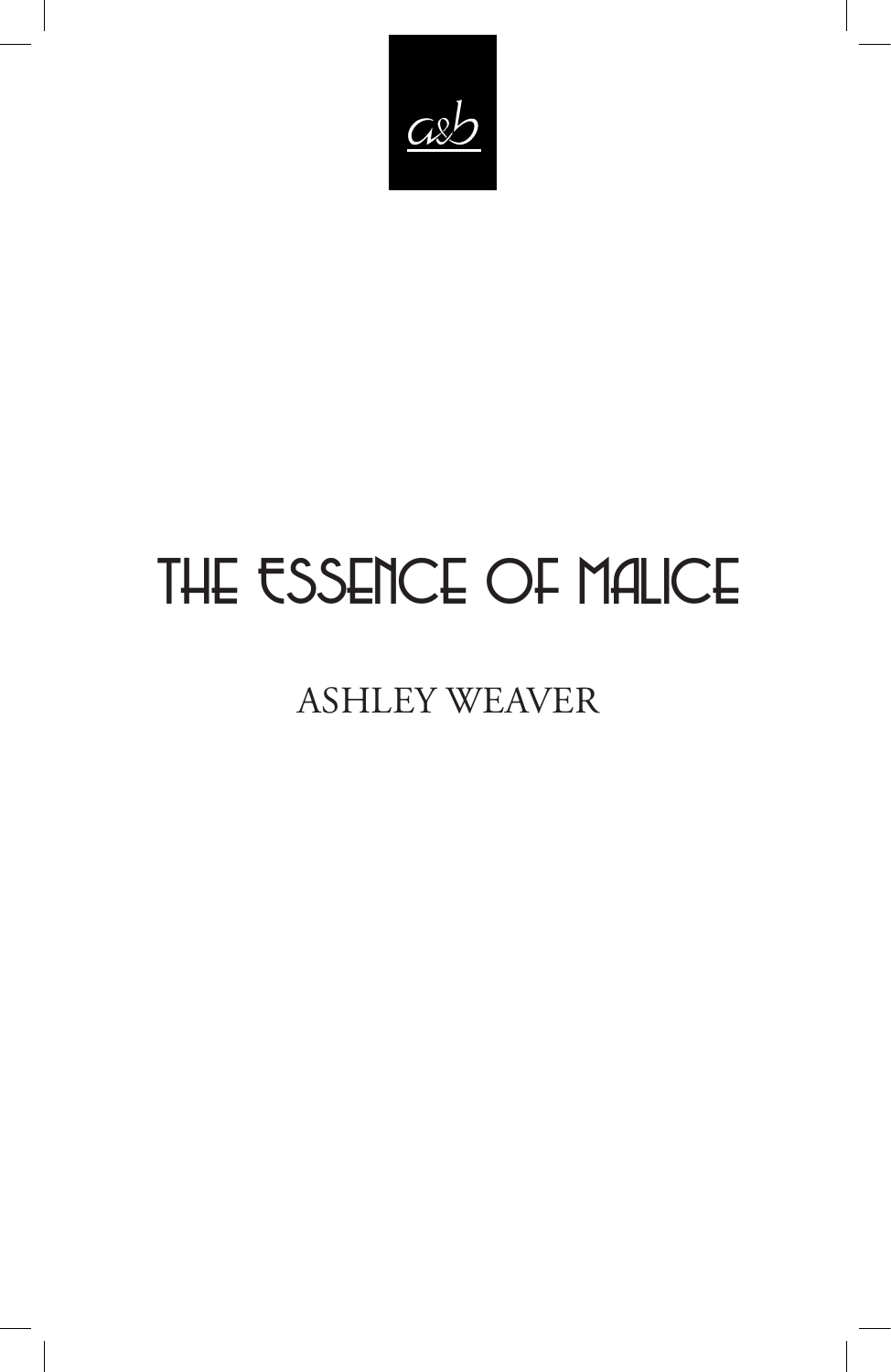Allison & Busby Limited 12 Fitzroy Mews London W1T 6DW *allisonandbusby.com*

First published in Great Britain by Allison & Busby in 2017. Published by arrangement with St Martin's Press.

Copyright © 2017 by Ashley Weaver

The moral right of the author is hereby asserted in accordance with the Copyright, Designs and Patents Act 1988.

> *All characters and events in this publication, other than those clearly in the public domain, are fictitious and any resemblance to actual persons, living or dead, is purely coincidental.*

All rights reserved. No part of this publication may be reproduced, stored in a retrieval system, or transmitted, in any form or by any means without the prior written permission of the publisher, nor be otherwise circulated in any form of binding or cover other than that in which it is published and without a similar condition being imposed on the subsequent buyer.

A CIP catalogue record for this book is available from the British Library.

First Edition

ISBN 978-0-7490-2225-9

Typeset in 11/16 pt Sabon by Allison & Busby Ltd.

The paper used for this Allison & Busby publication has been produced from trees that have been legally sourced from well-managed and credibly certified forests.

> Printed and bound by CPI Group (UK) Ltd, Croydon, CR0 4YY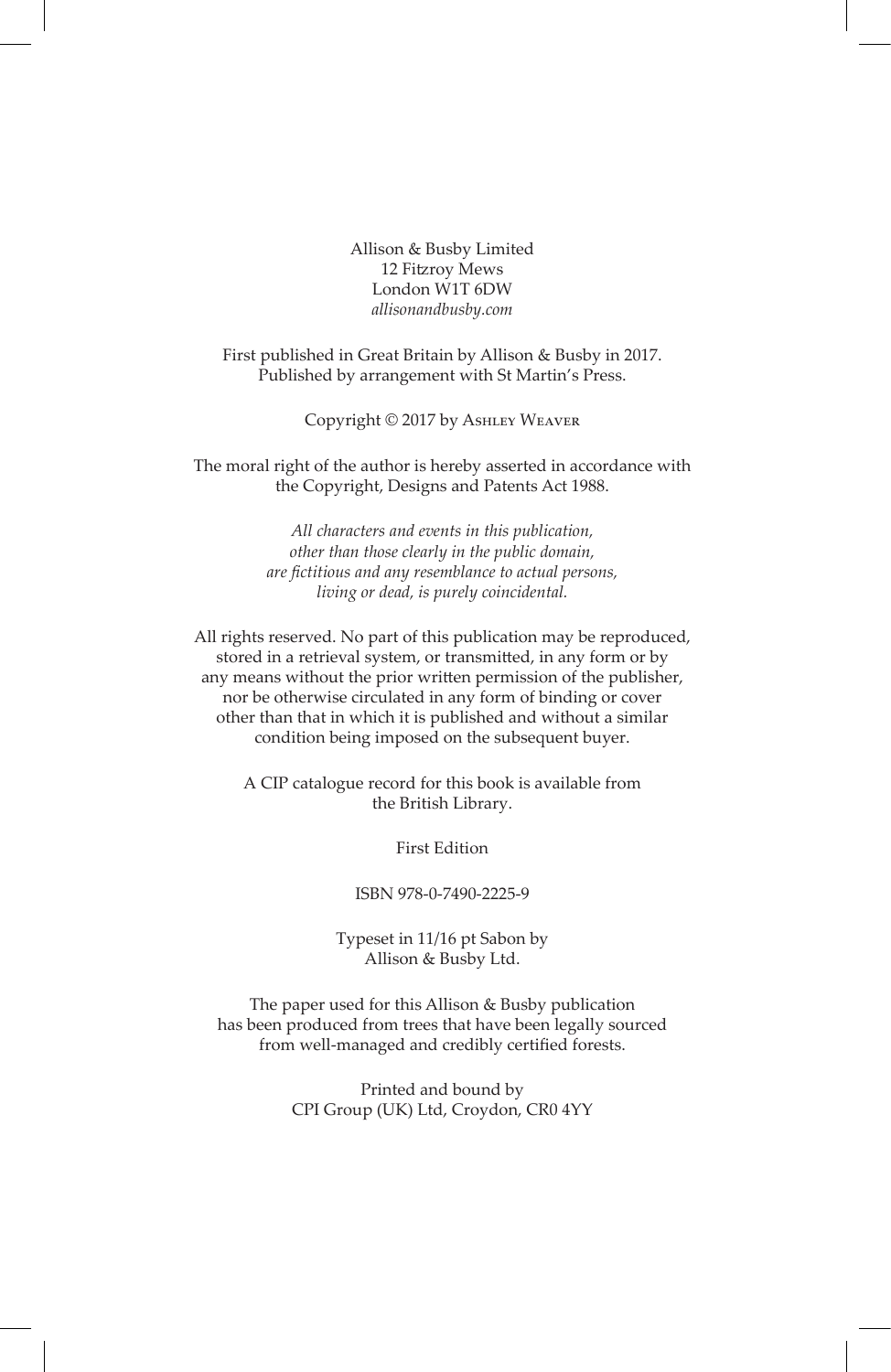## CHAPTER ONE

Lake Como, Italy April 1933

If my husband didn't die attempting this foolishness, I was going to kill him myself.

It was a glorious spring afternoon on the banks of Lake Como, but my mind was on neither the weather nor the stunning views of the lake with its backdrop of hazy blue mountains that lay before me. Instead, I stood on the balcony of the villa, a hand shading my eyes against the sun, and watched as a seaplane dipped and glided high above the glittering surface of the water. My husband, Milo, was at the controls, and to say I was displeased would be putting it mildly.

The morning had started out with no hint that such dangerous activities were impending. Milo had slept late, and I had gone for a walk along the shore after breakfast. I had arrived back at the villa an hour later to find a hastily scrawled note from Milo informing me that he was going out to fly a seaplane. I had had to read it twice to make sure I had not misunderstood. Considering he had never, to my knowledge, flown a seaplane – or any other type of plane, for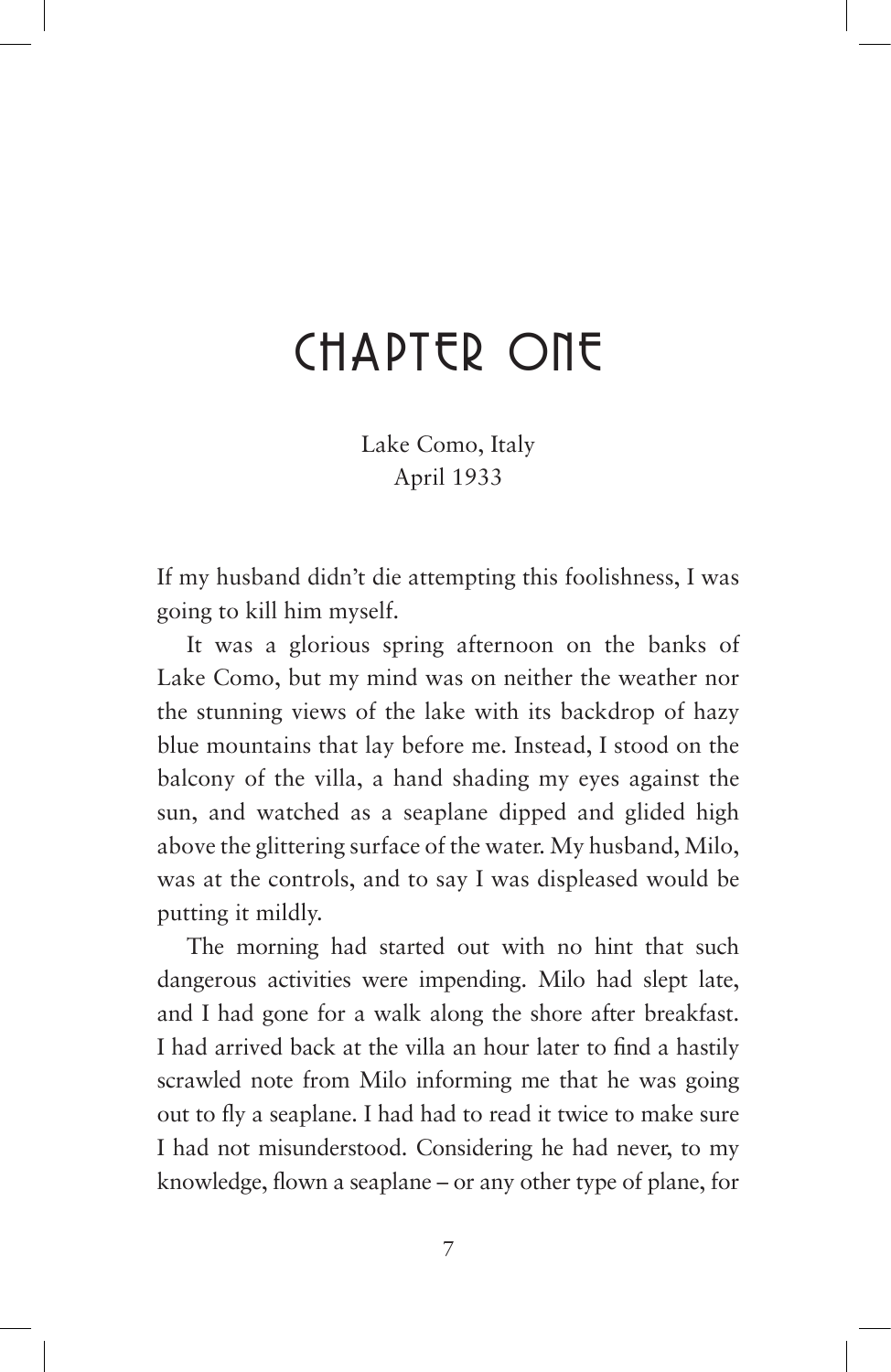that matter – in his life, the prospect was somewhat alarming.

I could not, however, say it was entirely surprising. Milo had been lamenting only yesterday that it was still too cold for waterskiing, and so it seemed that he had seized upon another, more drastic way to risk bodily harm.

What was more, I knew perfectly well who was responsible for introducing him to this newest type of peril. It was André Duveau, our neighbour here at the lake. He had the villa nearest ours, and he and my husband shared an affinity for racing, gambling, and, apparently, endangering their lives. It was no wonder they had become fast friends.

The plane swooped low towards the water, and my heart leapt to my throat. Unconsciously, I reached out to grip the rim of the stone flowerpot that sat on a pedestal near the railing. Just when it seemed that the plane was going to plunge into the water, its nose rose and it swooped upward once again. I suddenly had the distinct impression that Milo knew I was on the balcony and was frightening me on purpose.

I watched the plane climb higher until, unable to stand there any longer, I turned around and went back into the villa. If Milo was determined to kill himself, I was not going to watch him do it.

Not an hour later, I heard footsteps approaching the sitting room where I had been examining a French fashion magazine and hoping I would not be required to wear mourning in the summer.

My husband came into the room, followed by André Duveau. They were both dressed casually in shirtsleeves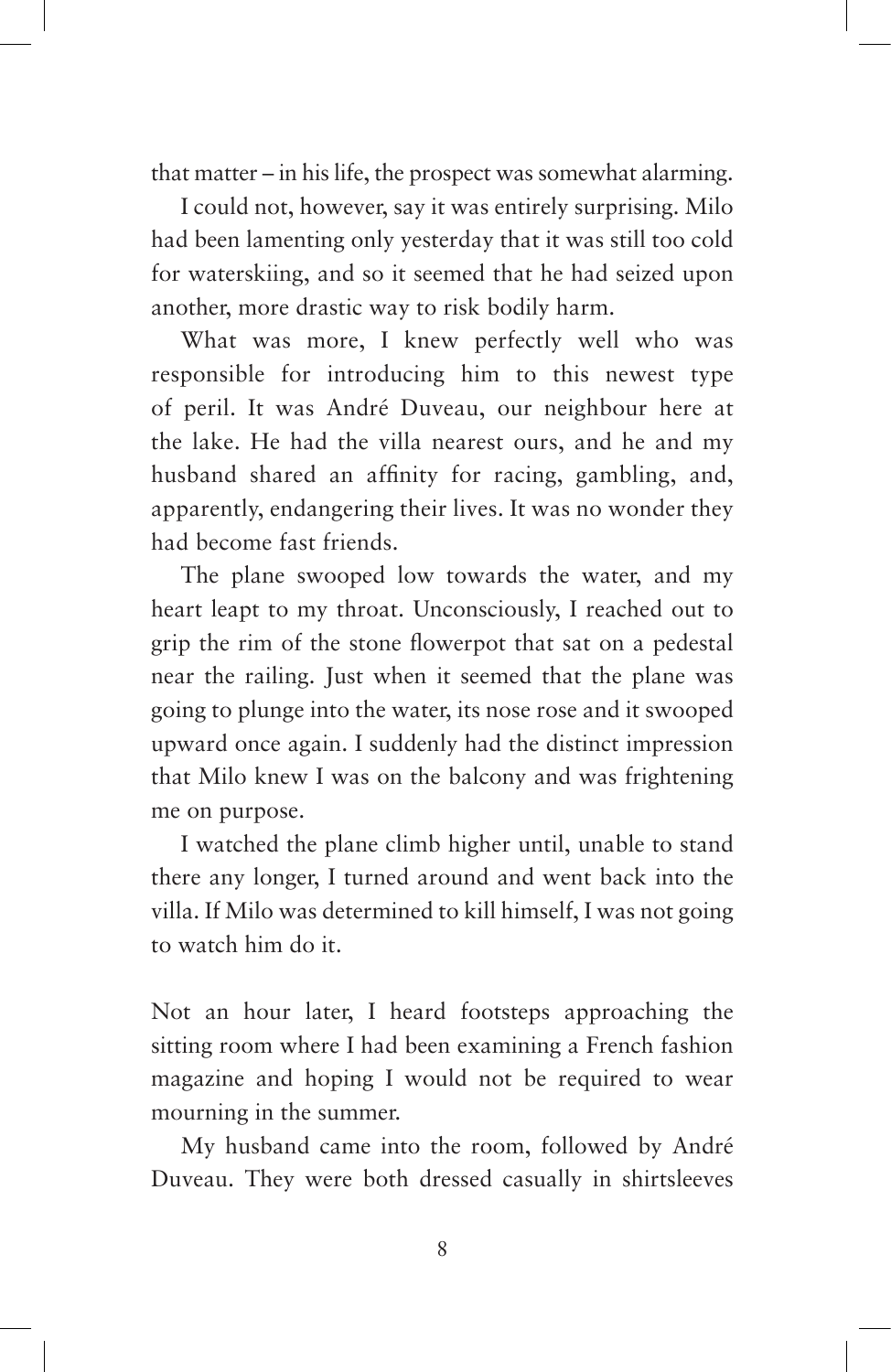and trousers tucked into boots, the requisite flying costume, I supposed.

Milo had become tanned during our weeks in the Mediterranean sun, and his darkened complexion set off his black hair and made his blue eyes appear even brighter. I was not, however, in the mood to be swayed by how handsome he looked this morning, his hair tousled by the wind. I made sure to give no indication of my relief that he had arrived home safely.

'So you made it back alive, did you?' I asked, setting the magazine aside.

'Got my note, I see,' Milo said, smiling. He came to where I sat and leant down to brush a kiss across my cheek before dropping into the chair across from me, apparently not fooled by my show of indifference. 'You needn't have worried, darling. You know no one brings me back to earth as well as you do.'

I refrained from a retort and turned to our guest, dropping the pretence of acceptance. 'I should be very cross with you, Mr Duveau.'

He smiled. 'Allow me to beg your pardon, Mrs Ames. I should be devastated to find myself in your bad graces.'

Despite his very French name, he had almost no trace of an accent, having spent the majority of his childhood, he had told us, in England. He currently made his home in Paris, among other places, but Como was his favourite retreat. He owned an expansive villa and kept several aeroplanes that he flew frequently.

'I cannot lay the blame entirely at your feet, in any event,' I said to Mr Duveau as he took a seat. 'Milo always does just as he pleases.' Considering how Milo loved to live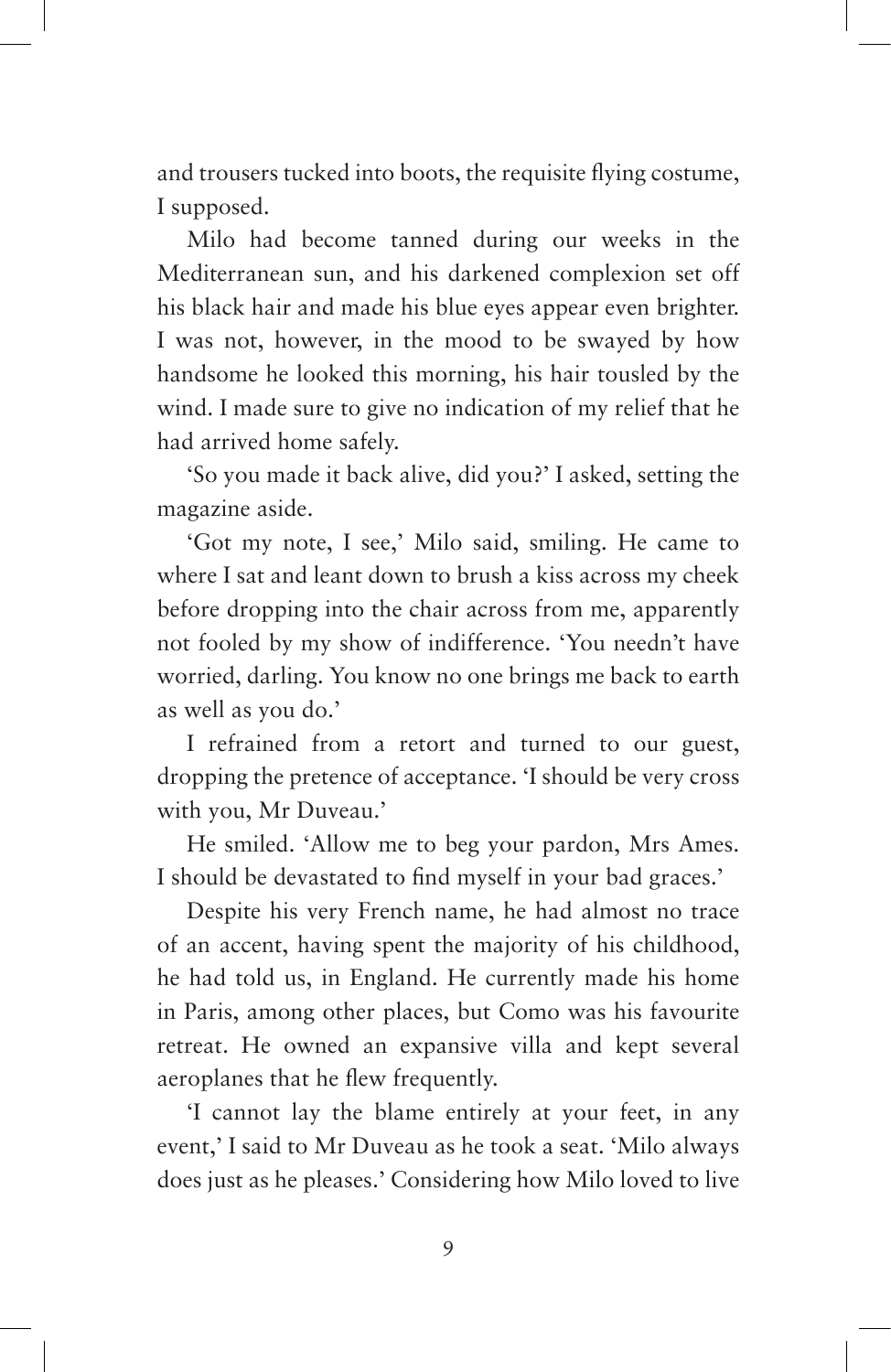recklessly, I supposed I was lucky that he had not taken to the skies before this.

Fortunately, we would not be in Como for much longer. We had only let our villa for a fortnight and would be returning to London within the week. Having spent the past month on holiday in Capri, we had been about to start the journey home when Milo had suddenly decided that a stop at Lake Como was in order. I had been perfectly willing to extend our stay in Italy, and our time here had been lovely and further improved by Mr Duveau's acquaintance.

'Then I am forgiven?' Mr Duveau pressed, his eyes twinkling with amusement.

'Yes,' I allowed. 'I suppose.'

He flashed another smile, and I thought it would be difficult for anyone to be cross with Mr Duveau for long. Like my husband, he possessed the irresistible combination of startling good looks and a great deal of charm. His fair hair always looked a bit windswept, whether or not he had been out flying, and, in the short time I had known him, I had seen many women flush under the dual appeal of his warm dark eyes and roguish grin.

'It is I who shall have to work to earn forgiveness,' Milo told him. 'My wife doesn't approve of aeroplanes.'

'I fully appreciate the benefits of aeroplanes,' I said. 'It is the idea of my husband careening about a thousand feet above the ground that doesn't appeal to me.'

'You may rest assured, Mrs Ames, that your husband has the makings of a fine pilot. A few more outings and perhaps we might be qualified to vie for the Schneider Trophy.'

I was not at all assured at the thought that Milo might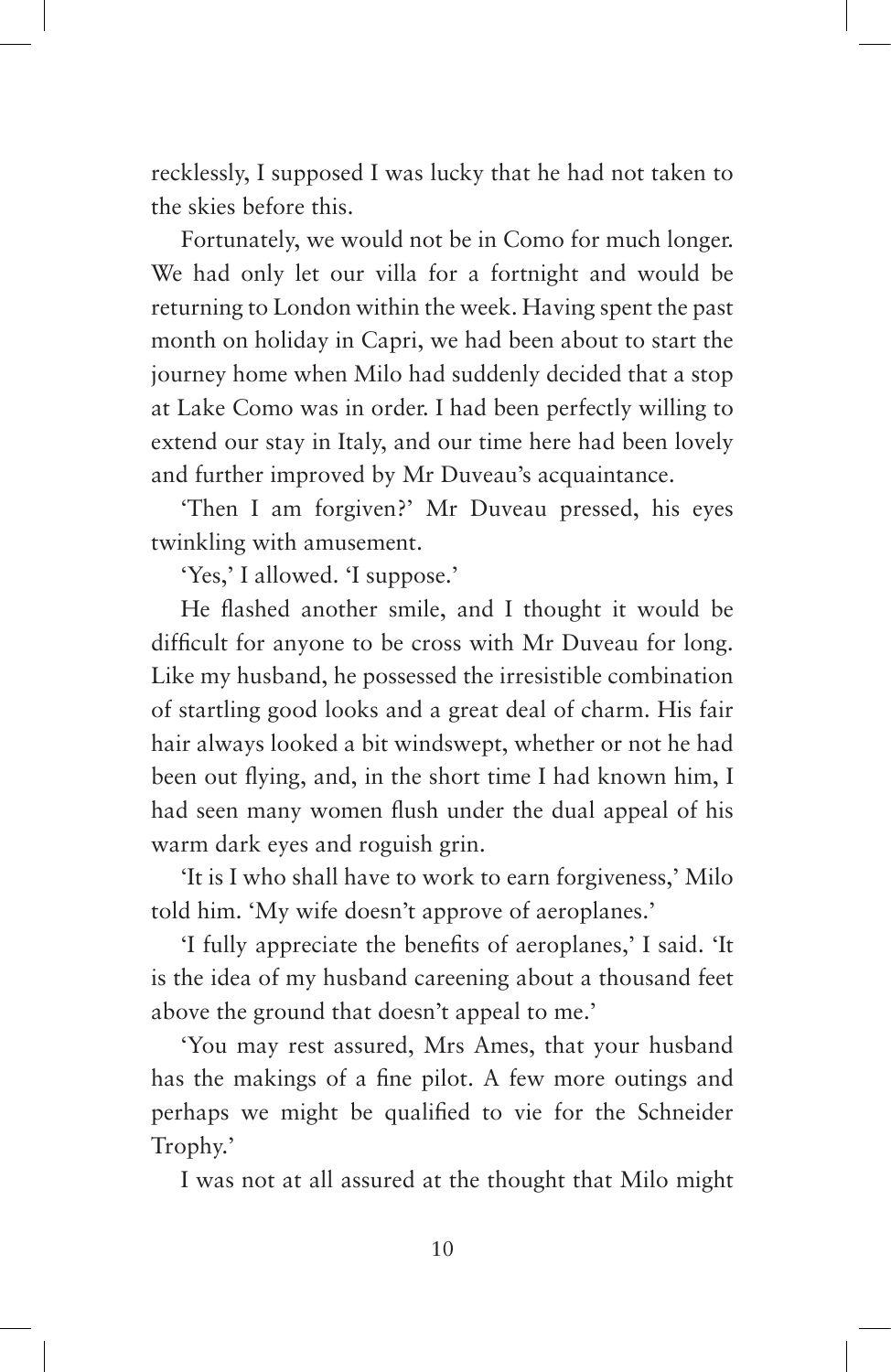make a habit of flying, let alone take up participating in seaplane races. If that was the case, I certainly had a few things to say about the matter, but now was not the time to discuss it.

'Will you stay for lunch, Mr Duveau?' I asked.

'It is a tempting offer, but I'm afraid I haven't time. I'm returning to Paris in the morning, and I have a great many things to attend to before I leave.'

'Oh, I didn't realise that you were leaving so soon,' I said.

'I hadn't intended to, but there are . . . certain matters that require my attention.'

A woman, I thought at once. The careful way he avoided mentioning just what urgent matter called him back made me suspect that there was an affair of the heart involved. I assumed that the lady in question would appreciate his flying to her side. It was rather a romantic gesture.

'It's a shame you must leave,' I told him. 'But I wish you safe travels.'

'Thank you. It's been lovely making your acquaintance. I feel as though I shall be leaving old friends behind. In fact, I've brought a parting gift for you.' I hadn't taken much notice of the small box in his hand until he held it out to me.

I took it and opened it to find a small glass bottle nestled in a bed of velvet. It was a bottle of perfume. I removed it from the box and examined it. The glass was cut in facets that gleamed in the light shining through the big windows behind me. 'How lovely,' I said. I removed the stopper and the rich floral aroma drifted upward.

'It's a brand-new scent,' he told me. 'You'll be one of the first women to wear it.'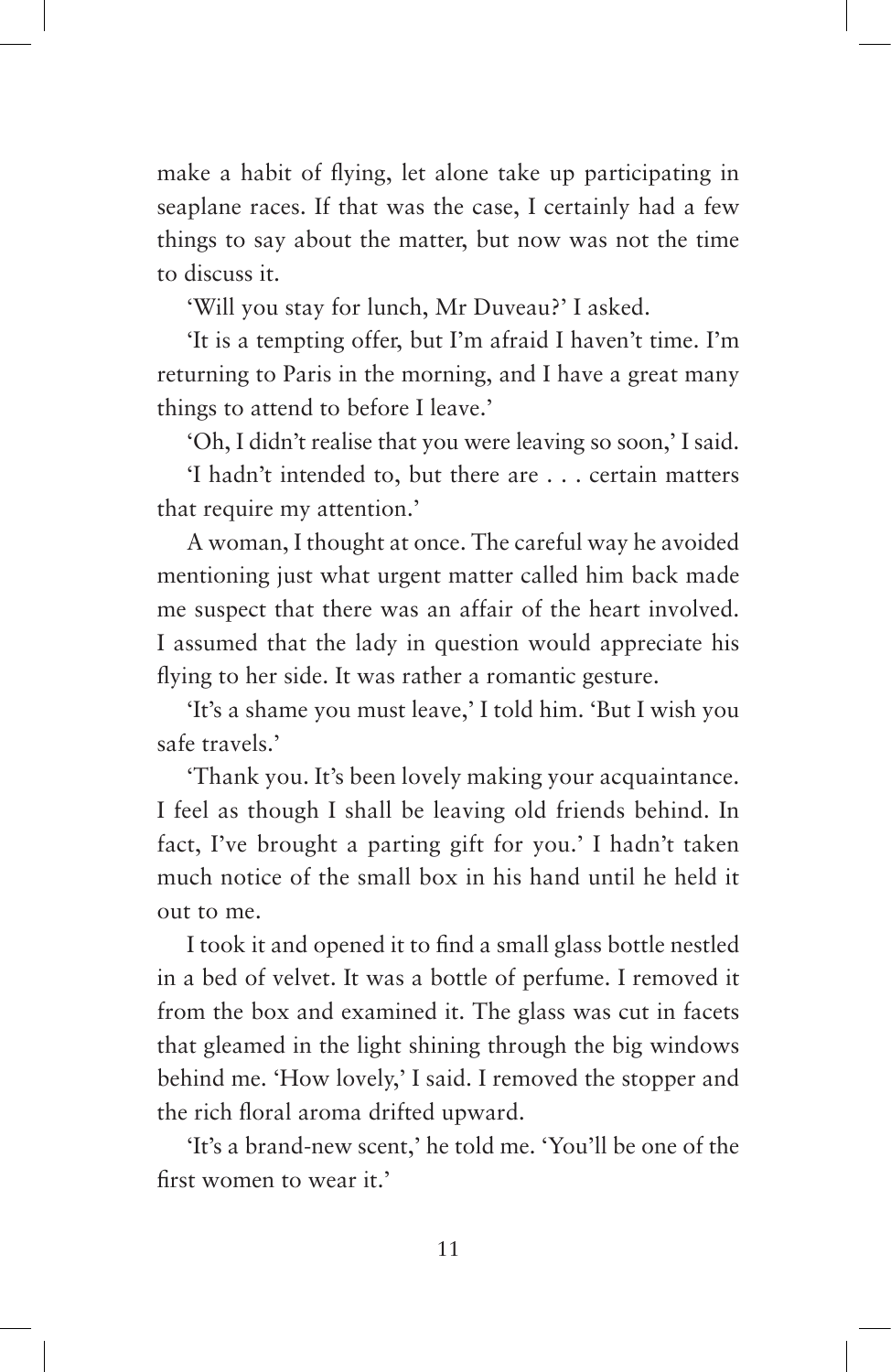'That's very kind of you,' I said, taking the stopper from the bottle and dabbing it against my wrist. It smelt wonderful, soothingly familiar somehow and yet exotic.

'I noticed that you wear gardenia,' he said. 'I thought you might like this. It's called Shazadi. It's floral, but there is a warm, sensual undertone to it that suits you.'

'Thank you,' I said. 'I shall enjoy wearing it.'

He smiled. 'I hope so. Now I must bid you adieu. It's been a pleasure meeting you both. Perhaps I shall see you in London sometime?'

'We should like that,' I said.

'And perhaps next time a fighter plane, eh, Ames?' he said. Then he winked at me and made his exit.

When I was quite sure that he was gone, I turned to my husband. 'I know it's useless of me to ask you not to do such reckless things, but you might at least wish me farewell in person before you make me a widow.'

Milo, as I knew he would, dismissed my concern. 'You worry too much, my lovely. Seaplanes are perfectly safe. Not much different than driving an automobile.'

I was not going to argue the point with him. I had learnt over the years to pick my battles. I could only hope that, with André Duveau gone, Milo would be left without access to this particular vice.

'Seaplanes aside, it's too bad Mr Duveau had to leave,' I said. 'He's very charming.'

I waved my wrist before my face and breathed in the perfume once again. There was something rather intoxicating about the scent.

'As far as that goes,' Milo said, rising from his seat, 'when a fellow starts noticing what scent one's wife wears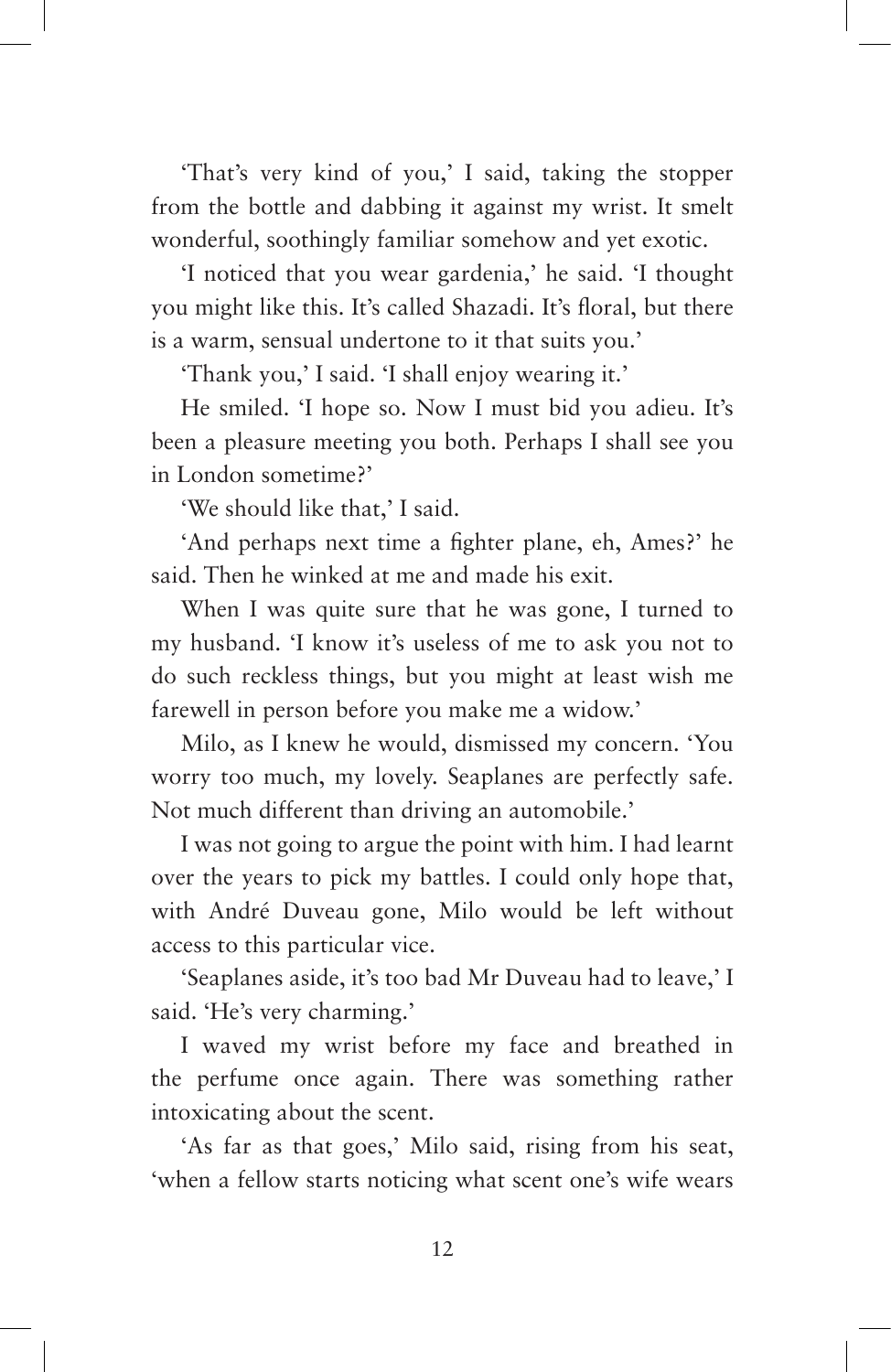and gifting her with perfume with "sensual undertones", it may be time to dispense with his friendship.'

I laughed. 'Is it so strange for him to remember that I wear gardenia? I thought it was very kind of him to give me the perfume.'

'It wasn't as kind as you think. He's got some sort of financial involvement in a perfumery. They've probably given him crates of the stuff to foist off on people.'

'How charming you are this morning,' I said wryly.

He came to me and took my wrist in his hand, bringing it up to his nose. 'It does smell lovely on your skin.'

'Do you think the sensual undertones suit me?' I asked softly.

'Oh, immensely.' He pulled me to him and lowered his mouth to mine, and I felt again that unaccustomed sensation of perfect contentment that had encompassed me as of late. I was rested, relaxed, and very happy. Only a year ago I had been convinced that my marriage was coming to an end. Now I felt that things had never been better.

Then suddenly Milo stilled, pulling back ever so slightly. 'When did the post arrive?'

I looked up at him and saw that his gaze was directed over my shoulder. Apparently this non sequitur had come to pass as he looked down at the little table behind me where the morning post was stacked. 'A little while ago,' I said. 'Winnelda brought it in. I haven't looked at it yet.'

Milo released me and reached to pick up a letter. He was always terribly difficult to read, but I could sense a change in his mood as he examined the envelope.

'What is it?' I asked.

He hesitated ever so slightly and, though his expression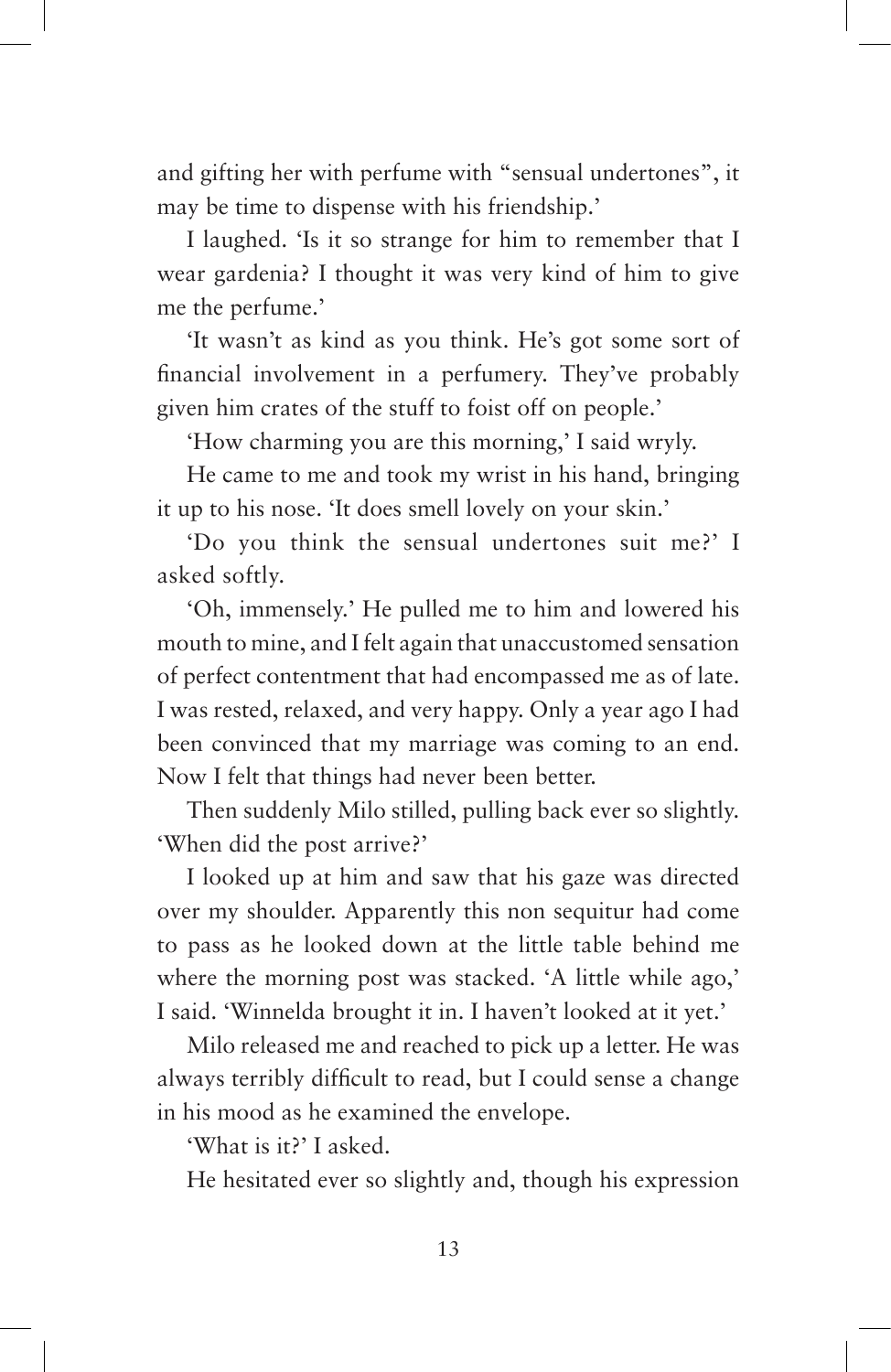didn't change, I felt suddenly apprehensive. 'There's something I haven't mentioned to you,' he said.

A variety of scenarios sprang immediately to mind. Given my husband's somewhat colourful past, I imagined it could be any number of unpleasant things. I waited.

'I had an ulterior motive for stopping in Como,' he continued, doing nothing to set my mind at ease.

'Oh?' I enquired carefully.

'It has to do with Madame Nanette.'

I tried not to show my immense relief. Madame Nanette was Milo's former nanny, the woman who had, for all intents and purposes, raised him. Whatever Milo's secret was, it could not be as bad as I had feared.

'What about her?' I asked.

'I had a letter from her, forwarded by Ludlow, while we were in Capri. She's taken a post in Paris and will be travelling with the family to Como. She had seen in the society columns we were in Italy and wondered if we would stop to visit her.'

Milo had received several letters forwarded by our solicitor while we had been abroad, so it would not have attracted my notice. I did wonder why he had chosen not to share this with me before we left Capri. It was not as though the news was something unpleasant. Quite the contrary, in fact.

'How nice,' I said. 'I shall be glad to see her.'

He walked to the desk in the corner and picked up the letter opener, slitting open the envelope and pulling the letter from inside. His eyes scanned the words, his features impassive.

At last he looked up. 'She's going to remain in Paris. She asks that we come there.'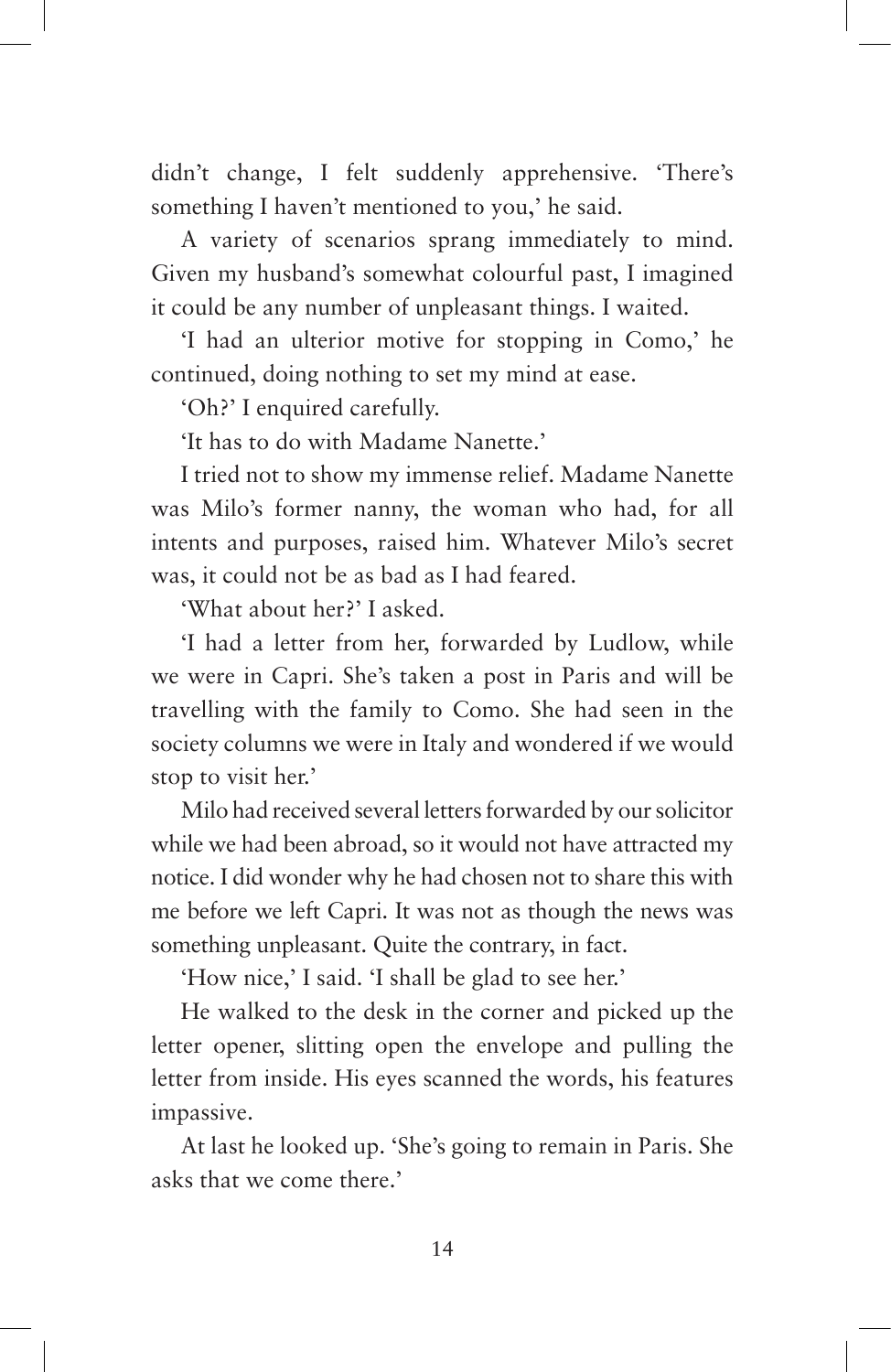'Is she unwell?' I asked, suddenly worried. It was unlike Madame Nanette to request a visit. While she and Milo held each other in the highest regard, they did not remain in close contact. I had only met her twice, once at our wedding and once when we had passed through Paris at Christmas.

'She doesn't say. The letter is very brief.'

'May I read it?'

He held it out to me without comment. I looked down at the piece of paper in my hand. It was thick, high-quality stationery embossed with a coat of arms, the crest of the house in which she now worked, I supposed.

Her penmanship was exceptional, beautiful script flowing in perfectly straight lines across the page.

*My dear Milo, I am unable to leave Paris after all. If you and your lovely wife could find the time to stop and see me, I would be most pleased.* 

*Fondly, Madame Nanette*

In the postscript she had given her telephone number and asked him to ring her upon our arrival.

'There isn't much to it,' I said.

'No, there isn't.'

There was something unsettling about the brevity of the letter, though I didn't know what exactly.

'Would you mind going to Paris?' he asked.

'Of course not. I think we should go as soon as possible. We'd better begin packing at once,' I told him, mentally